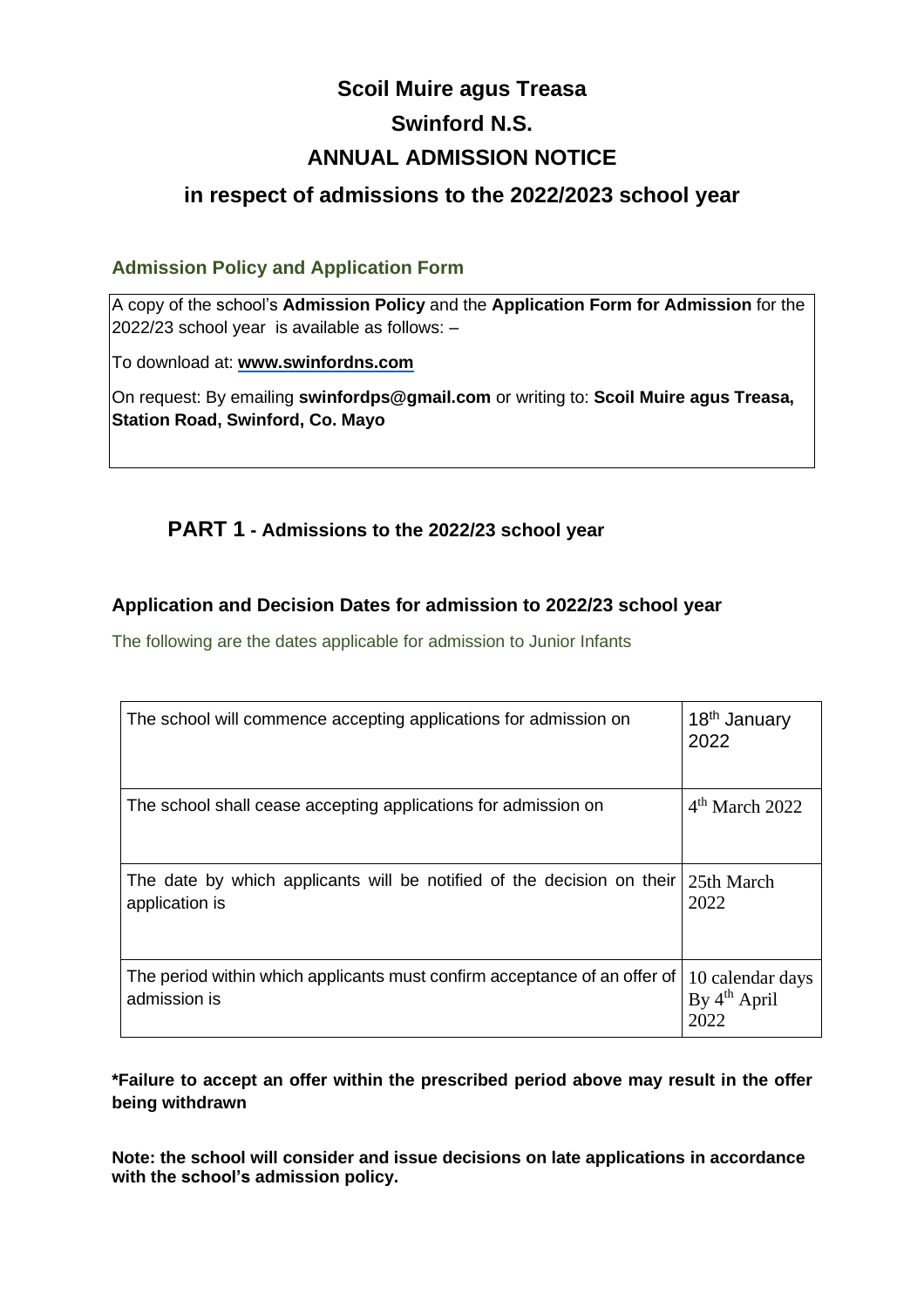### **Special Class Application and Decision Dates for admission to 2022/23 school year**

The following are the dates applicable for admission to the school's Special Class which caters for children with Autism

| The school will commence accepting applications for admission to the<br>special class on                                                      | $18th$ January 2022                   |
|-----------------------------------------------------------------------------------------------------------------------------------------------|---------------------------------------|
| The school shall cease accepting applications for admission to the $4th$ March 2022<br>special class on                                       |                                       |
| The date by which applicants will be notified of the decision on their $25th$ March 2022<br>application for admission to the special class is |                                       |
| The period within which applicants must confirm acceptance of an offer<br>of admission is                                                     | 10 calendar days<br>By 4th April 2022 |

#### **\*Failure to accept an offer within the prescribed period above may result in the offer being withdrawn**

#### **Number of places being made available in 2021/22**

| The number of places being made available in junior infants is                                                         | 30 |
|------------------------------------------------------------------------------------------------------------------------|----|
| The number of places being made available in the special class* catering for $\vert 4 \rangle$<br>children with Autism |    |

(**\*Note:** If school has a number of classes that cater for different categories of SEN, details of the numbers of places for each SEN class must be provided)